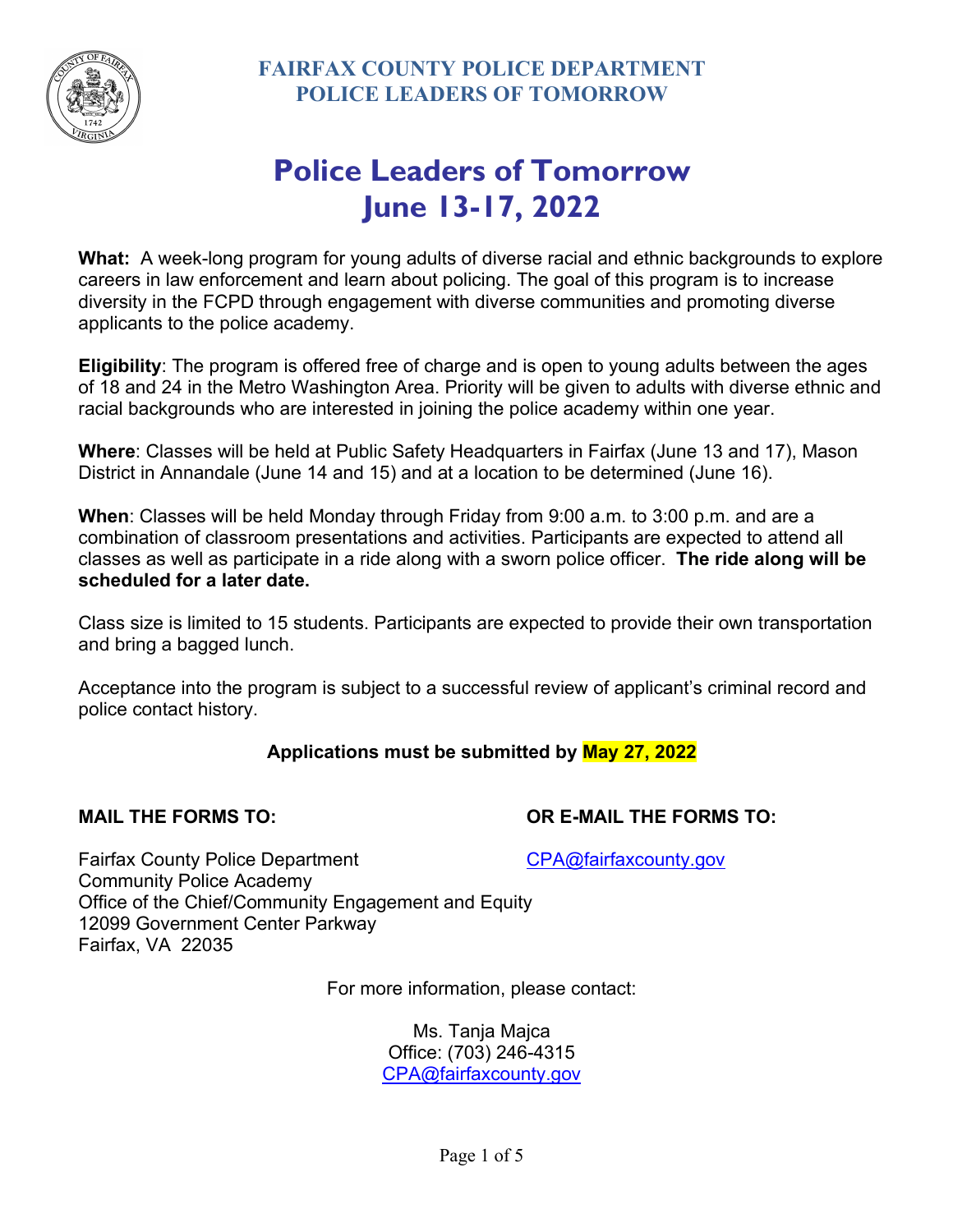

## **FAIRFAX COUNTY POLICE DEPARTMENT POLICE LEADERS OF TOMORROW**

## **APPLICATION FORM**

PLEASE PRINT: Please submit completed application by **May 27, 2022**.

|                                                                                                                                                                                         | Gender: $\Box$ Male $\Box$ Female |  |  |  |
|-----------------------------------------------------------------------------------------------------------------------------------------------------------------------------------------|-----------------------------------|--|--|--|
|                                                                                                                                                                                         |                                   |  |  |  |
|                                                                                                                                                                                         |                                   |  |  |  |
|                                                                                                                                                                                         |                                   |  |  |  |
|                                                                                                                                                                                         |                                   |  |  |  |
| If currently enrolled in college level classes:                                                                                                                                         |                                   |  |  |  |
|                                                                                                                                                                                         |                                   |  |  |  |
|                                                                                                                                                                                         |                                   |  |  |  |
| Do you have any medical condition that might affect your ability to participate in this program?<br>Yes: _____ No: _____ If your answer to the above question was "Yes" please explain: |                                   |  |  |  |
| ,我们也不能在这里的人,我们也不能在这里的人,我们也不能在这里的人,我们也不能不能不能不能不能。""我们的人,我们也不能不能不能不能不能不能不能不能不能不能不能<br>In the event of an emergency, the following person should be contacted:                             |                                   |  |  |  |
|                                                                                                                                                                                         |                                   |  |  |  |
|                                                                                                                                                                                         |                                   |  |  |  |
| Telephone Number:                                                                                                                                                                       |                                   |  |  |  |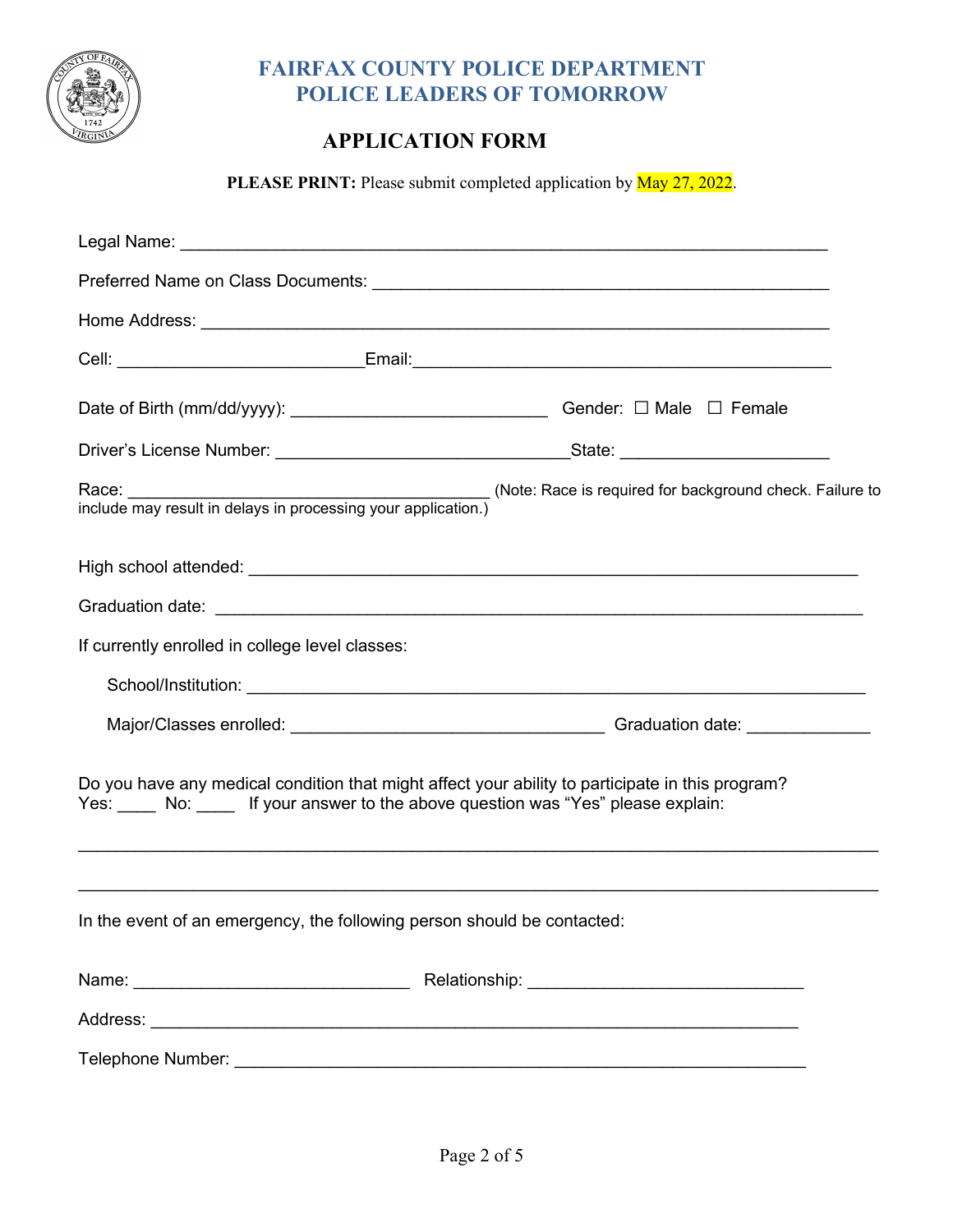

## **FAIRFAX COUNTY POLICE DEPARTMENT POLICE LEADERS OF TOMORROW**

## **REASON FOR ATTENDING**

Please explain why you wish to attend and what you hope to get out of the program.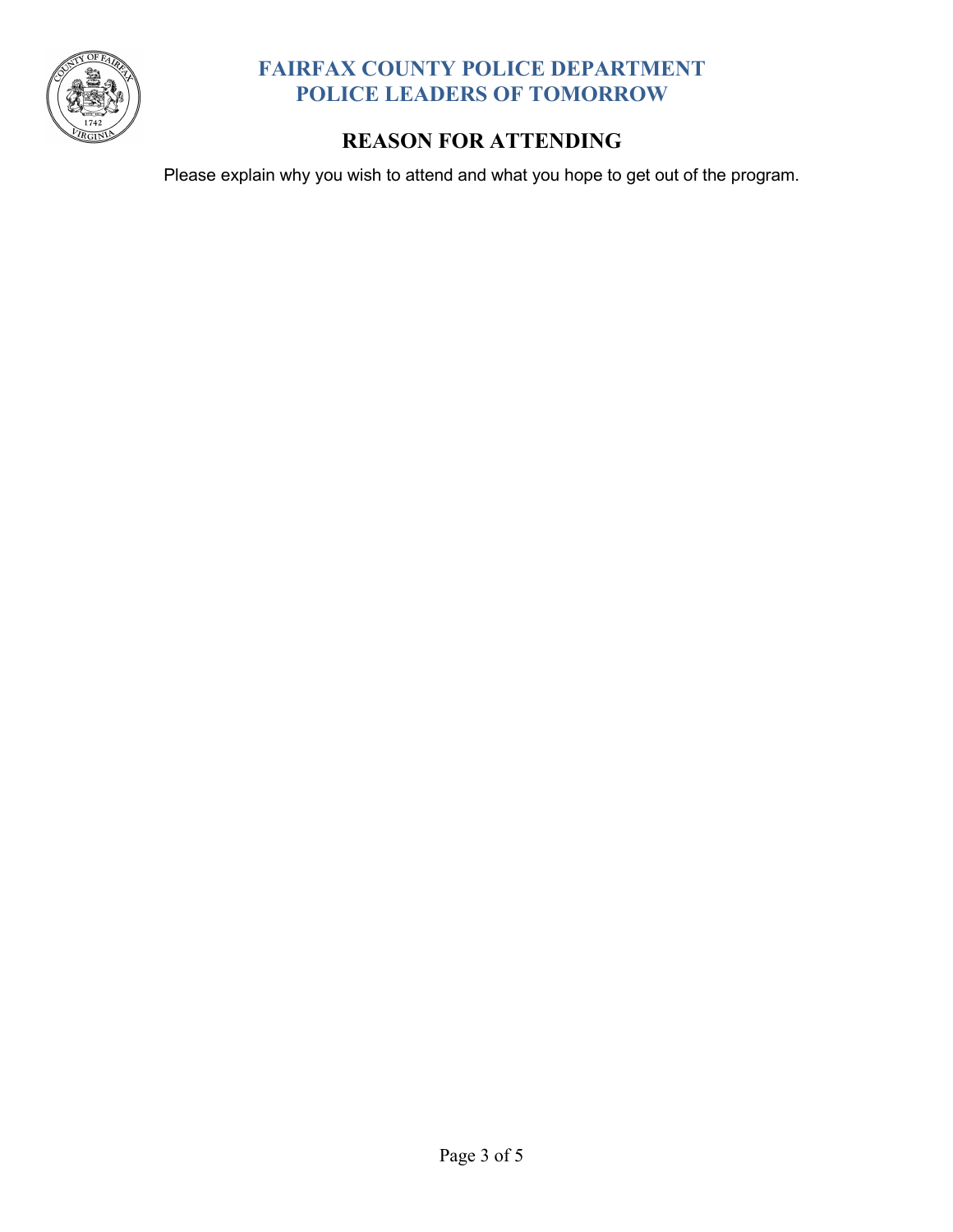

## **FAIRFAX COUNTY POLICE DEPARTMENT POLICE LEADERS OF TOMORROW**

## **PROGRAM RULES AND REGULATIONS**

1. The Fairfax County Police Department will designate the individual(s) responsible for the program and its participants. This designee may terminate the participant's ability to continue in the program at any time that, in the opinion of the designee, the continued participation presents an undue risk, or the participant's conduct is such that continued participation in the program is not in the best interests of the Police Department.

2. Program participants are prohibited from carrying with them during the program any flashlight, camera, radio, recording device, binoculars, or any similar device unless authorized by the designee. Participants are absolutely prohibited from taking photographs or recordings during their participation in the program.

3. Program participants are prohibited from carrying with them during the program any weapon, concealed or otherwise, or restraining devices of any kind.

4. Program participants are prohibited from using any type of tobacco product during the course of the program.

5. Program participants may participate in the following activities during the PLOT program: role playing with law enforcement, driving/riding in law enforcement vehicles, ride-along with Fairfax County Police officers, touring Fairfax County Government buildings, contact with K-9 officers and their dogs, crime scene detectives, tactical and motor officers.

6. Program participants may be exposed to sensitive information that is used for law enforcement purposes, including but not limited to radio traffic, Computer Aided Dispatch transmissions, and criminal record information regarding suspects or arrestees. Participants may not further disseminate any such material in any manner.

7. Program participants may be witnesses to events that would require their participation in related court proceedings as witnesses. If this occurs, participants will be subpoenaed to appear in court if needed.

8. Participants are observers. They will not exit a police vehicle during any police activity unless directed to do so by a police officer. They will refrain from direct involvement in police functions or conversation with violators, suspects, arrestees, detainees, witnesses, complainants, or other members of the public encountered during the course of the official duties of the police officer with whom the participant is riding.

9. Program participants may be asked to temporarily interrupt their activities during hazardous or unusual circumstances. Participants will immediately comply with such requests and otherwise obey the directions of the police officer or designee with whom the participant is dealing.

#### **I have read and understand the aforementioned rules and regulations, and hereby certify that I will fully comply with the rules and regulations for the PLOT program.**

Signature of Participant: **Exercise 2018** Contract 2018 Contract 2018 Contract 2018

Printed Name of Participant: **Latitude 10 April 10 April 10 April 10 April 10 April 10 April 10 April 10 April 10**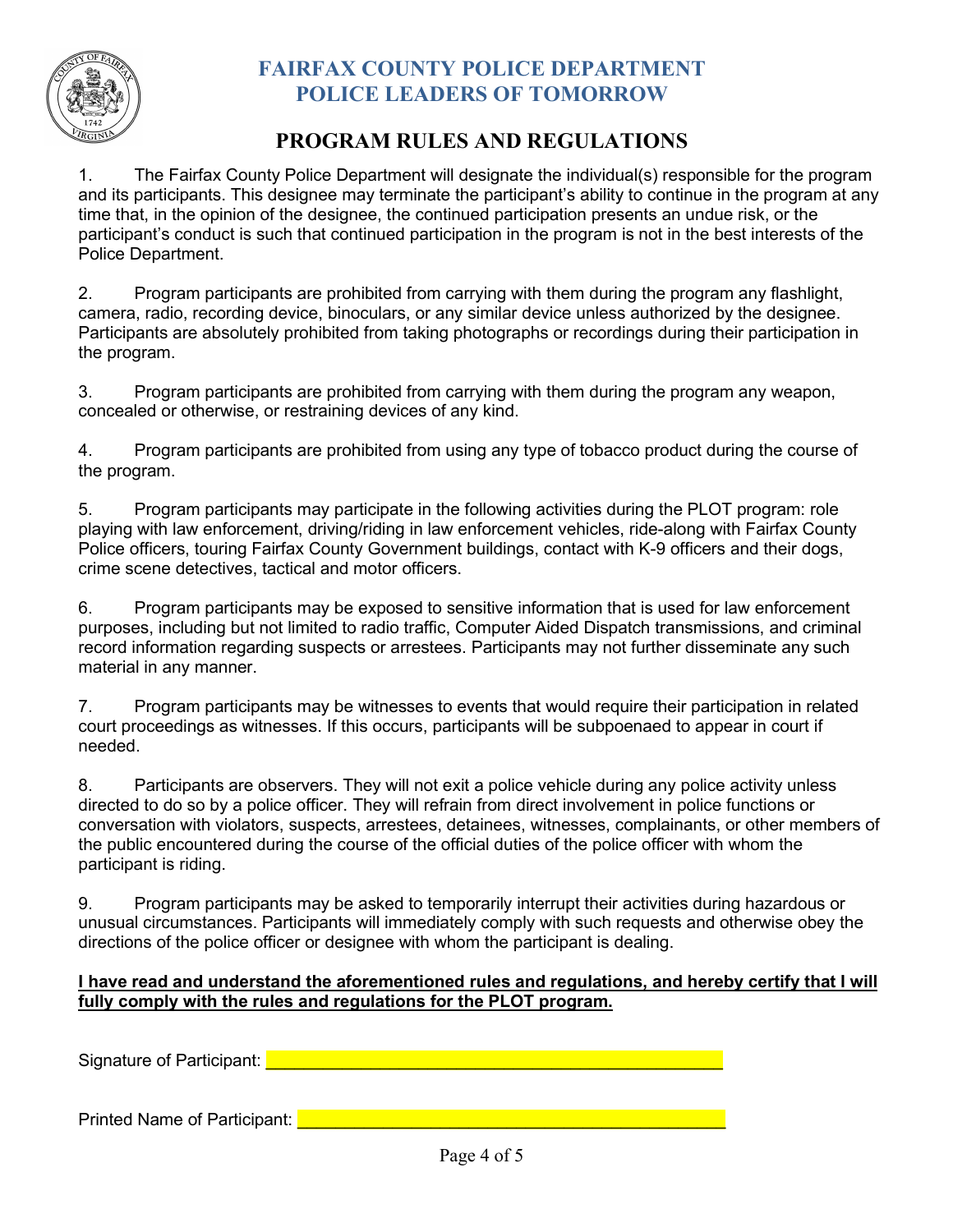

## **WARNING AND ASSUMPTION OF RISKS OF PERSONAL INJURY AND WAIVER OF LIABILITY FOR PERSONAL PROPERTY DAMAGE**

1. I understand the Police Leaders of Tomorrow program (PLOT) necessarily involves potentially hazardous activities and risks. In consideration of being allowed by the Government of Fairfax County, Virginia (hereafter called "Fairfax County"), to participate in this program, I hereby expressly assume such risks, including resulting in personal injury and/or death, arising from my participation in this event.

2. Although Fairfax County, the Fairfax County Police Department, and/or their employees may sponsor or monitor this event, I am aware that I am solely responsible for my own health and safety, and I represent that I am able to safely participate in this event.

3. I understand that my signature on this document constitutes a release and discharge on behalf of myself, my predecessors, successors, assigns, agents, heirs, executors, administrators, and representatives, of Fairfax County, Virginia, its Board of Supervisors and its members past and present, its employees, both in their individual and official capacities, and their respective predecessors, successors, assigns, heir, executors, administrators, present and former agents, present and former employees, and present and former representatives, from all claims, debts, liabilities, demands, obligations, promises, acts, agreements, costs, expenses (including, but not limited to, attorneys' fees and costs), damages, actions and causes of action, of any kind or nature, that I have or may have under any theory of law, whether now known or unknown, suspected or unsuspected, previously asserted or presently unasserted, fixed or contingent, which I have or may have, based on, or arising out of my participation in the PLOT program.

4. I am eighteen years of age or older, or I have been permitted to participate in this program by my parent or guardian, who has signed the rules and regulations form and this waiver form.

5. By signing this form, I give permission for my child/myself to be photographed and /or videotaped by the County of Fairfax and public media, unless a separate request not to photograph is submitted. I understand that the photograph/video will be used to promote the Police Leaders of Tomorrow program and I give permission for that use.

I have read and understood all of the above statements. I understand my rights and I knowingly and voluntarily assume the risks stated above. My signature below also means that my representation of my health and medical condition in this packet is complete, accurate and true.

Signature of Participant:

Printed Name of Participant: **Exercise 1998** and the set of the set of the set of the set of the set of the set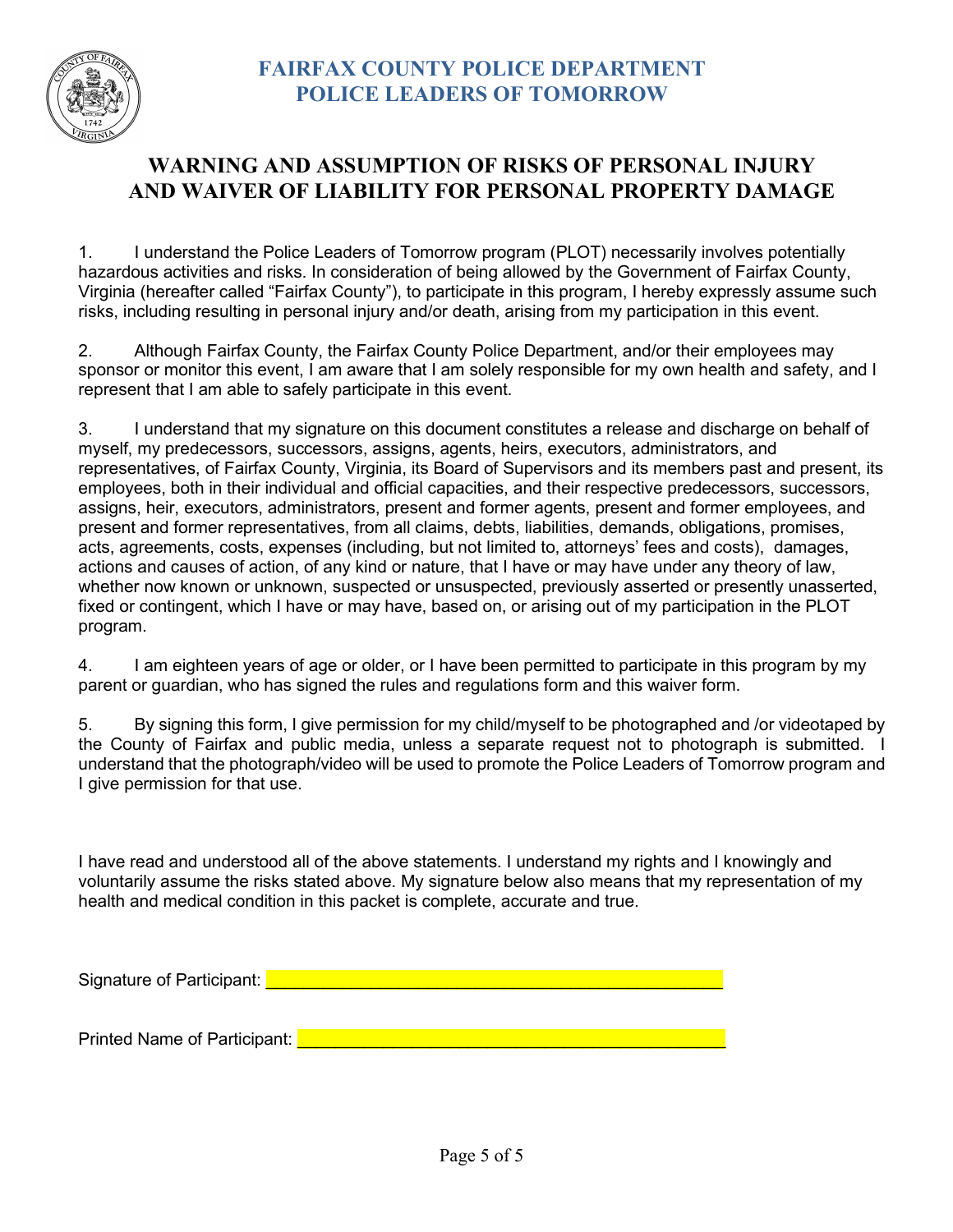

### **RIDE-ALONG PROGRAM APPLICATION**

To The Ride-Along Applicant:

You are required to complete this application after reading the **PROGRAM ELIGIBILITY** and **RULES AND REGULATIONS** of this application. You must then sign page 3 of this application stating that you have read, understand and will comply with these rules and regulations. You must also sign the waiver on page 4 of this application. No application will be processed unless the "Waiver of Civil Liability and Indemnification Agreement" form has been executed. This completed application must be delivered to the District Station at least 5 days prior to the expected Ride-Along. Once your application has been processed you will be contacted by telephone prior to your requested Ride-Along date and informed if your application was approved. All telephone notifications will be made to the telephone number indicated by you on a weekday during the hours of 9:00 a.m. and 5:00 p.m. This is a voluntary program conducted in the interest of public enlightenment. The Fairfax County Police Department reserves the right to limit or exclude any person from participation in this program.

#### **RIDE-ALONG PROGRAM ELIGIBILITY**

Applicants for the Ride-Along Program must meet one of the following criteria to participate in the program:

- 1. Resident of District Station area receiving application.
- 2. Be a member of a civic organization or employee of a business located within Fairfax County.
- 3. Be employed by Fairfax County in a position that would be facilitated by a knowledge of departmental procedures and functions.
- 4. Be a police employee applicant with the Fairfax County Police Department, or have current employment in the law enforcement field with another agency.
- 5. Be enrolled as a student in an accredited law enforcement program, traffic safety program or a police-related study of law program.
- 6. Be a family member of an employee of the Fairfax County Police Department.
- 7. Demonstrate a special interest for participation that would benefit the police department, county government, or its citizens.
- 8. Any person sponsored by a Fairfax County Police Officer and approved by that Officer's Commander or Assistant Commander.

PD Form 165 (Revised 09/21) 1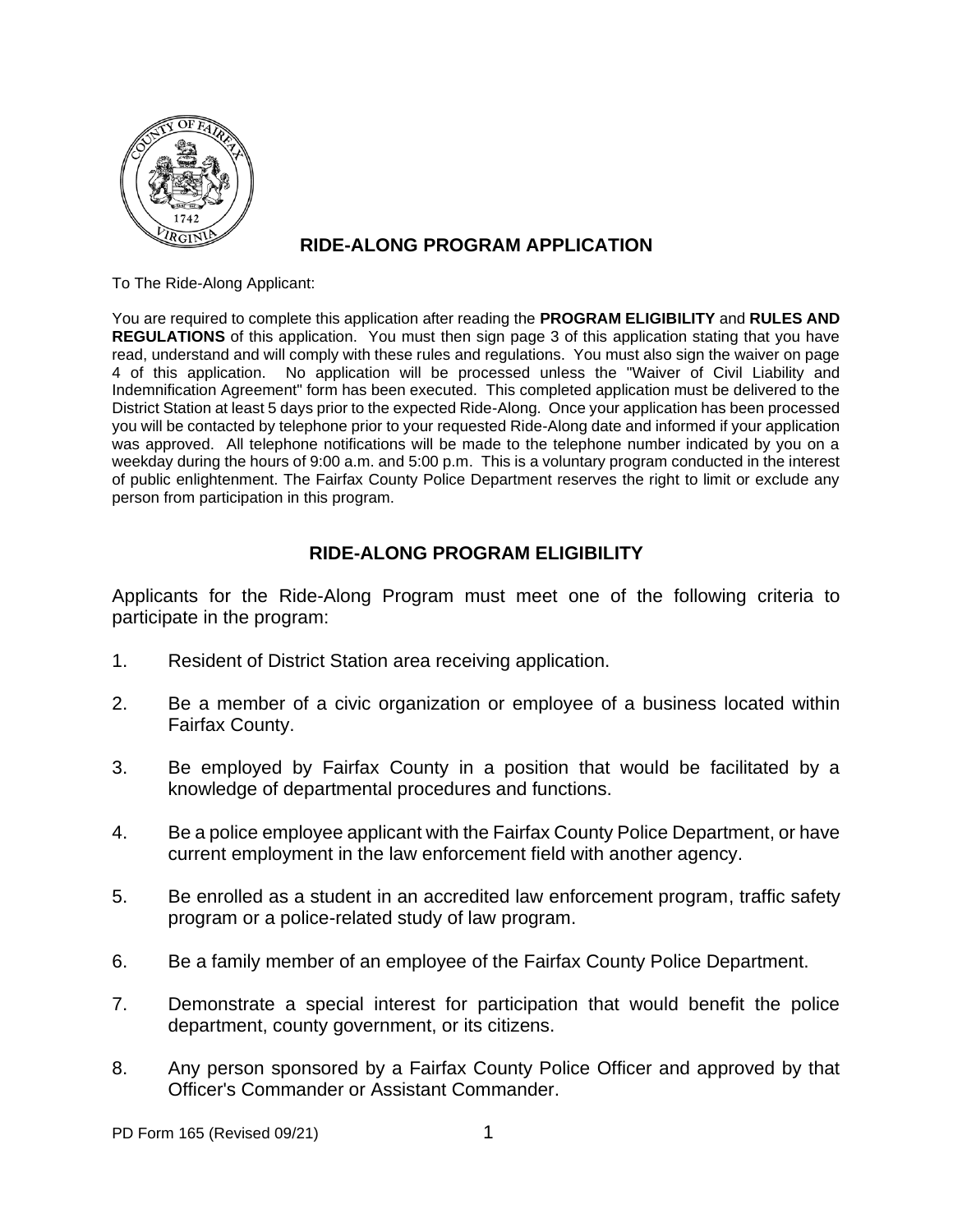#### **Ride-Along Application**

| Name:<br>First                                                                                                                                                                                                                                                                                                                                                                                                       |  |        |      | Date of Birth: <u>_____________________</u>                                                         |  |  |
|----------------------------------------------------------------------------------------------------------------------------------------------------------------------------------------------------------------------------------------------------------------------------------------------------------------------------------------------------------------------------------------------------------------------|--|--------|------|-----------------------------------------------------------------------------------------------------|--|--|
|                                                                                                                                                                                                                                                                                                                                                                                                                      |  | Middle | Last |                                                                                                     |  |  |
|                                                                                                                                                                                                                                                                                                                                                                                                                      |  |        |      |                                                                                                     |  |  |
|                                                                                                                                                                                                                                                                                                                                                                                                                      |  |        |      |                                                                                                     |  |  |
|                                                                                                                                                                                                                                                                                                                                                                                                                      |  |        |      |                                                                                                     |  |  |
|                                                                                                                                                                                                                                                                                                                                                                                                                      |  |        |      |                                                                                                     |  |  |
| Are you a member of a civic association or business employee? If yes, give name and position in                                                                                                                                                                                                                                                                                                                      |  |        |      |                                                                                                     |  |  |
|                                                                                                                                                                                                                                                                                                                                                                                                                      |  |        |      |                                                                                                     |  |  |
| Reason you request to ride:<br>Date you request to ride: _________________ Hours of ride (days, evenings, or midnights): _________                                                                                                                                                                                                                                                                                   |  |        |      |                                                                                                     |  |  |
| Have you previously ridden with this department? No: _____ Yes:                                                                                                                                                                                                                                                                                                                                                      |  |        |      |                                                                                                     |  |  |
|                                                                                                                                                                                                                                                                                                                                                                                                                      |  |        |      |                                                                                                     |  |  |
| Have you previously been refused participation in this program? No: Ves: Figure 16, approximate                                                                                                                                                                                                                                                                                                                      |  |        |      |                                                                                                     |  |  |
|                                                                                                                                                                                                                                                                                                                                                                                                                      |  |        |      |                                                                                                     |  |  |
| Do you have any medical condition that might affect your ability to participate in this program? Yes:                                                                                                                                                                                                                                                                                                                |  |        |      |                                                                                                     |  |  |
|                                                                                                                                                                                                                                                                                                                                                                                                                      |  |        |      |                                                                                                     |  |  |
| Are you fully vaccinated against Covid-19? Yes: No: No:                                                                                                                                                                                                                                                                                                                                                              |  |        |      |                                                                                                     |  |  |
| For the purpose of this application, fully vacinated is defined as, two weeks after a second dose in a two-<br>dose series, such as the Pfizer or Moderna vaccines, or two weeks after a single-dose vaccine, such as<br>Johnson & Johnson's Janssen vaccine. Ride-Along applicants shall be required to present proof of their<br>fully vaccinated status to the reviewing authority of the Ride-Along application. |  |        |      |                                                                                                     |  |  |
| Are you currently involved in any potential legal process arising from any traffic or criminal matter as a                                                                                                                                                                                                                                                                                                           |  |        |      |                                                                                                     |  |  |
|                                                                                                                                                                                                                                                                                                                                                                                                                      |  |        |      | defendant, plaintiff, or witness? No: _____ Yes: _____ If yes, explain: ___________________________ |  |  |
|                                                                                                                                                                                                                                                                                                                                                                                                                      |  |        |      |                                                                                                     |  |  |
|                                                                                                                                                                                                                                                                                                                                                                                                                      |  |        |      |                                                                                                     |  |  |
|                                                                                                                                                                                                                                                                                                                                                                                                                      |  |        |      |                                                                                                     |  |  |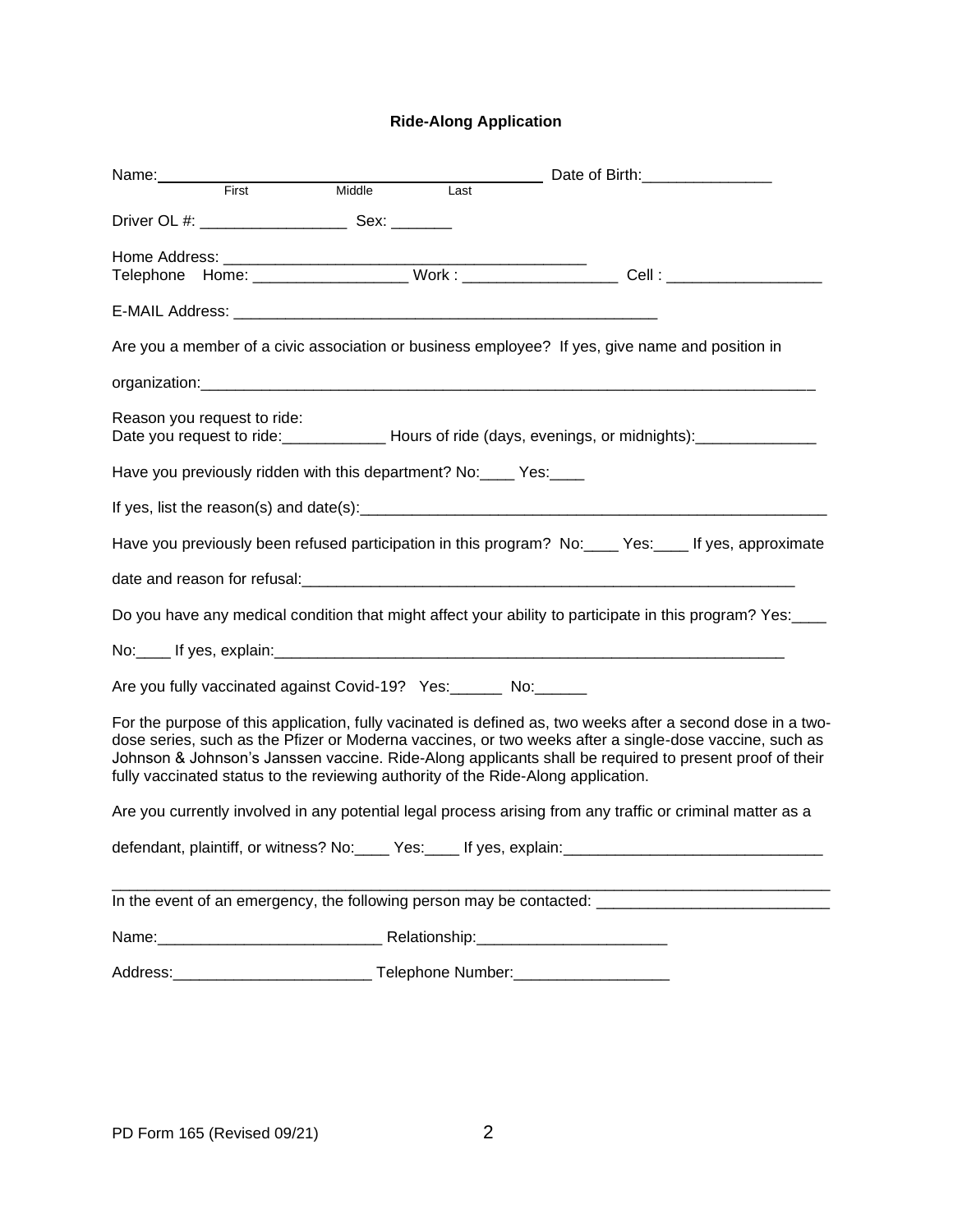#### **RIDE-ALONG PROGRAM RULES AND REGULATIONS**

- 1. The shift supervisor will designate with whom the applicant will ride.
- 2. The shift supervisor or his/her superior may terminate the participant's Ride-Along at any time, if in his/her opinion, the continued participation presents an undue risk, or the participant's conduct, deportment, or sobriety is such that continued participation is not in the best interests of the Department. The reasons(s) for termination shall be recorded in the required I/Leads Field Contact module documenting the Ride-Along.
- 3. The hours of the participant's Ride-Along will be established prior to the approval of the application. These time limits may be terminated at the request of the applicant. Extensions of Ride-Along time limits may only be made with the approval of the shift supervisor or their superior.
- 4. Ride-Along participants are prohibited from carrying with them, during the Ride-Along, any flashlight, camera, radio of any type, tape recorder or player, binoculars, or any similar device unless authorized by the commander or shift supervisor.
- 5. **RIDE-ALONG PARTICIPANTS WILL NOT BE PERMITTED TO CARRY WEAPONS, CONCEALED OR OTHERWISE, OR RESTRAINING DEVICES OF ANY KIND. EXCEPTIONS MAY BE MADE FOR SWORN LAW ENFORCEMENT OFFICIALS FROM THIS STATE, OR FEDERAL OFFICERS. THE CARRYING OF CONCEALED WEAPONS BY SWORN LAW ENFORCEMENT OFFICIALS FROM THIS STATE AND BY FEDERAL OFFICERS WILL BE GOVERNED BY STATE CODE. THE LAW ENFORCEMENT OFFICERS WILL BE IDENTIFIED BY A BRIGHTLY COLORED ARM BAND ISSUED FROM THE STATION FROM WHICH THEY ARE ASSIGNED TO RIDE.**
- 6. Ride-Along participants are prohibited from using any type of tobacco product during the course of the Ride-Along.
- 7. Participants are observers. They will not exit a police vehicle during any police activity unless directed to do so by a police officer. They will refrain from direct involvement in police functions or conversation with violators, suspects, arrestee, witnesses, complainants, or other members of the public encountered during the course of the official duties of the police officer with whom the participant is riding.
- 8. Participants may be asked to temporarily interrupt their Ride-Along during hazardous or unusual circumstances. Participants will immediately comply with such requests and otherwise obey the directions of the police officer with whom the participant is riding.
- 9. During the course of the Ride-Along, the participant may be exposed to privileged information. The participant **WILL NOT** divulge any of the privileged information they are exposed to.
- 10. *Participants are required to dress in casual business attire during their Ride-Along. Acceptable dress for men includes suit, sport coat and slacks, or collared shirt and slacks. Women may wear the preceding or a dress or pant suit. Jeans, shirts without collars, or tee shirts are not permitted.*
- 11. Participants who are family members of Fairfax County Police Officers will not ride with the officer whom they are related to.

I have read and understand the aforementioned **RULES AND REGULATIONS.**

Signature of Applicant\_\_\_\_\_\_\_\_\_\_\_\_\_\_\_\_\_\_\_\_\_\_\_\_\_\_\_\_\_\_\_\_\_\_\_\_\_\_\_\_\_\_\_\_\_\_\_\_\_\_\_\_\_\_\_\_\_\_\_\_\_\_\_\_\_\_\_

PD Form 165 (Revised 09/21) 3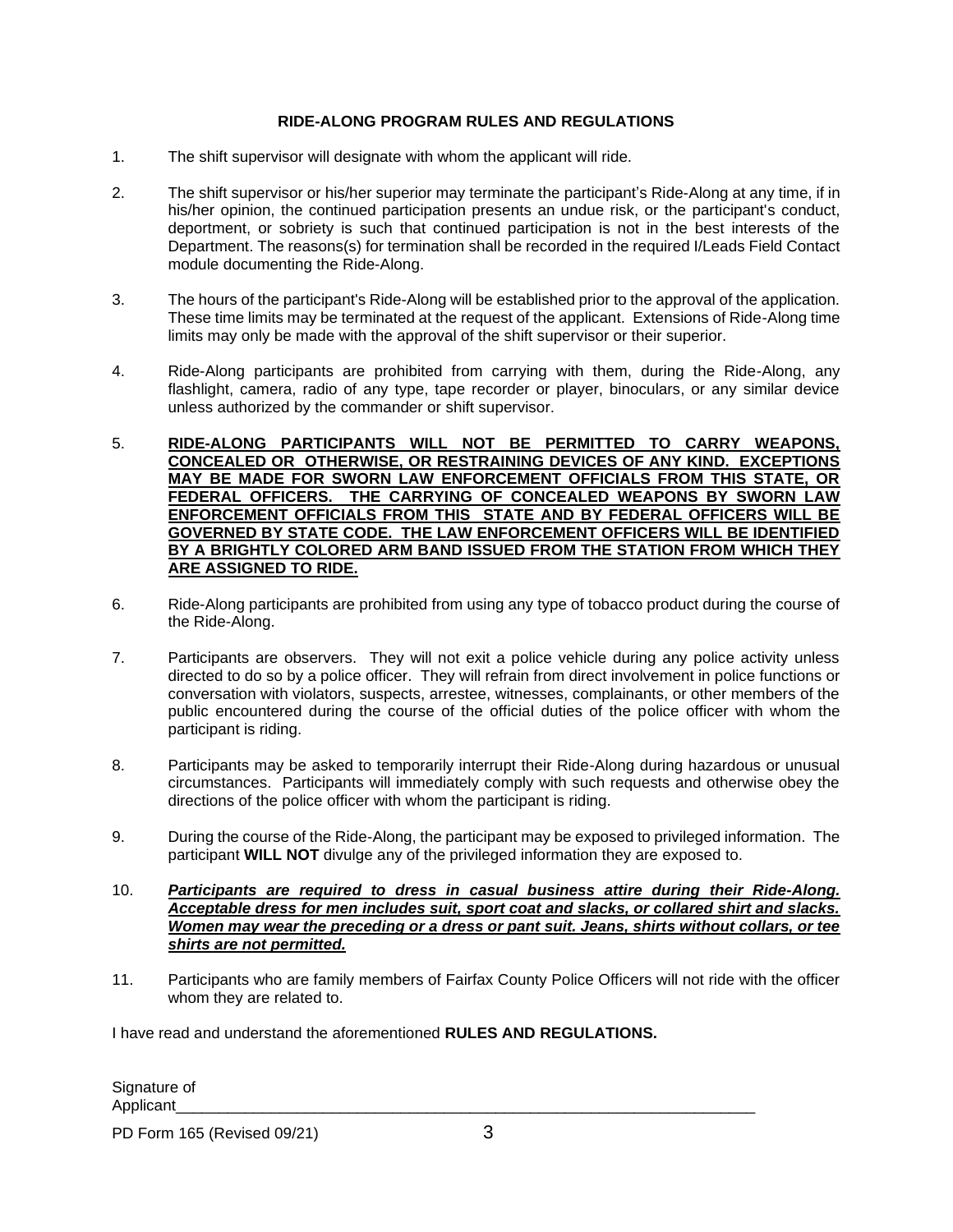#### **COUNTY OF FAIRFAX POLICE DEPARTMENT FAIRFAX, VIRGINIA WAIVER OF CIVIL LIABILITY AND INDEMNIFICATION AGREEMENT**

In consideration of the Police Department of the County of Fairfax, Virginia (hereinafter "Police Department") granting me permission to accompany a member of the Police Department as an observer in the Ride-Along Program, I hereby waive any and all risks and liability for damages, losses, personal injuries, or death which I might suffer, sustain, or cause while participating in the Ride-Along Program. I further waive any and all claims, demands, actions, damages, or suits at law or equity of whatever nature which I have or may hereafter acquire against the County of Fairfax, the Police Department, officers, agents, or employees as a result of my voluntary participation in the Ride-Along Program, and I hereby hold harmless such persons and entities. In the event that a demand or claim, whether groundless or otherwise, is made against the entities and or persons set forth herein, I agree to indemnify those persons and/or entities for all damages, attorney fees, and costs incurred in defending said demand or claim.

I further agree to comply with all rules and regulations of the Ride-Along Program and any instructions or orders issued by members of the Police Department in connection with the Ride-Along Program. I certify that I am aware of the potential risk involved in accompanying a Police Officer during the performance of his/her duties.

I hereby acknowledge that I fully understand the consequences of this waiver and that it is a voluntary and intelligent act on my part. I also understand that as part of the application process my criminal history and DMV record will be checked by the Fairfax County Police Department.

 $_{\rm {DATE}}$ (Signature) \_\_\_\_\_\_\_\_\_\_\_\_\_\_\_\_\_\_\_\_\_\_\_\_\_\_\_\_\_\_\_\_\_\_\_\_\_\_\_\_\_\_\_\_\_\_\_\_\_\_\_\_\_\_\_

(Print Name)

\*\* If the applicant is less than 18 years of age, a parent or legal guardian must also sign the waiver. \*\*

I give authorization for **Example 20** is to participate in the Fairfax County Police Ride Along

(Name of Student)

\_\_\_\_\_\_\_\_\_\_\_\_\_\_\_\_\_\_\_\_\_\_\_\_\_\_\_\_\_\_\_\_\_\_\_\_\_\_\_\_\_\_\_\_\_\_\_\_\_\_\_\_\_\_\_\_

\_\_\_\_\_\_\_\_\_\_\_\_\_\_\_\_\_\_\_\_\_\_\_\_\_\_\_\_\_\_\_\_\_\_\_\_\_\_\_\_\_\_\_\_\_\_\_\_\_\_\_\_\_\_\_\_

Program in concurrence with the above stated waiver of civil liability and indemnification agreement.

(Signature of Parent or Guardian and relationship to student)

(Print Name)